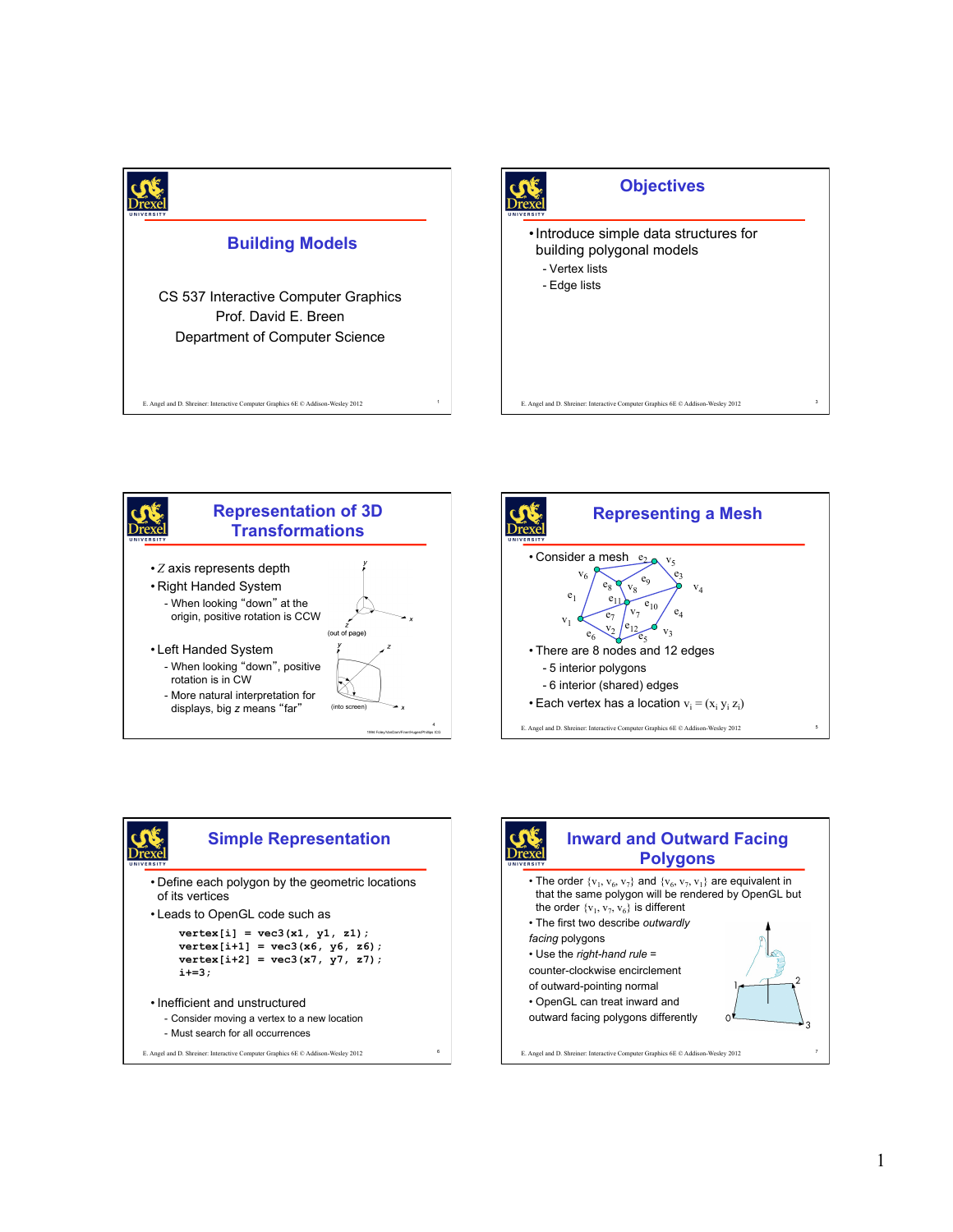



<sup>8</sup> E. Angel and D. Shreiner: Interactive Computer Graphics 6E © Addison-Wesley 2012









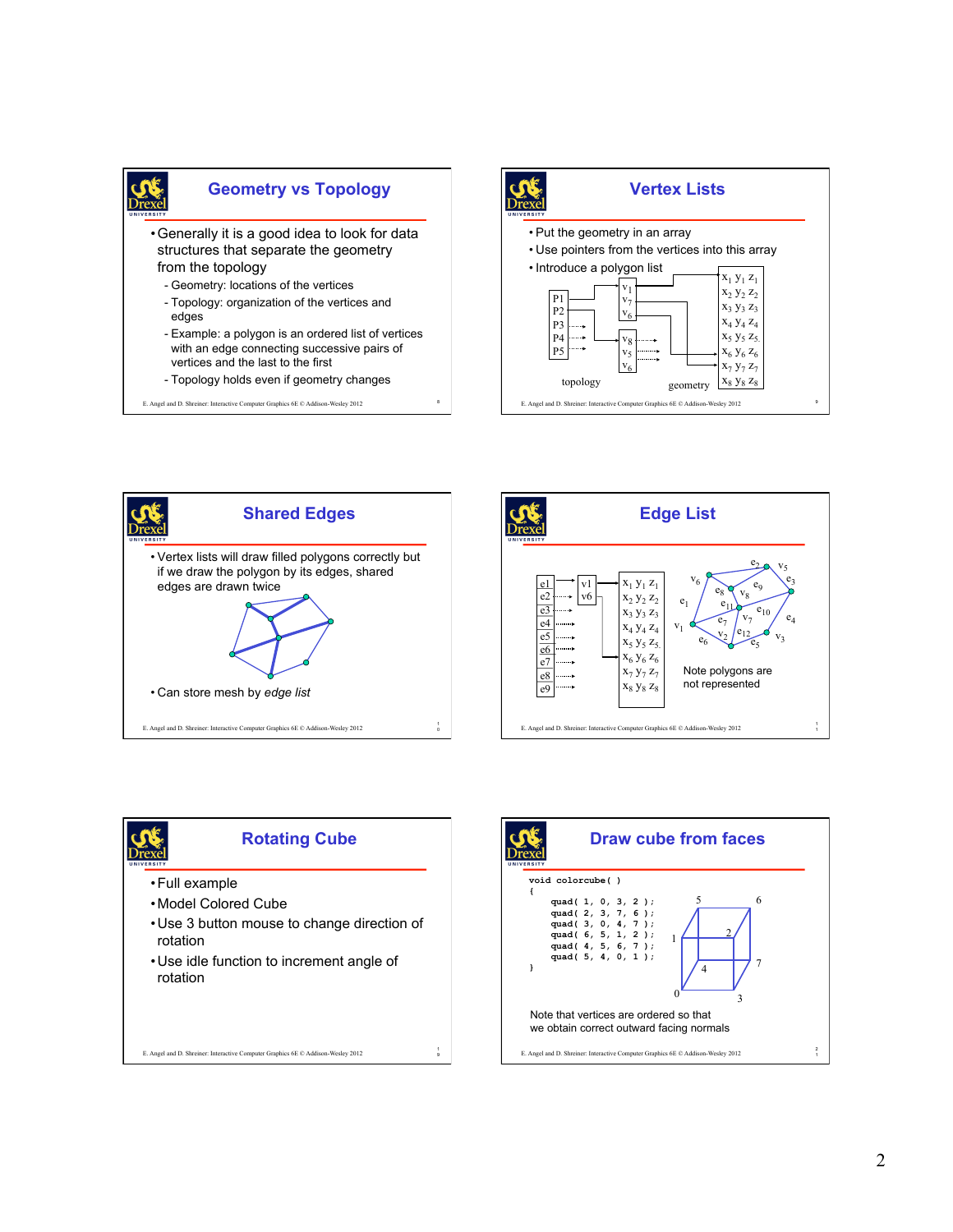| <b>Cube Vertices</b><br>ERSIT                                                                                                                                                                                                                                                                                                                                                                                                   |               |
|---------------------------------------------------------------------------------------------------------------------------------------------------------------------------------------------------------------------------------------------------------------------------------------------------------------------------------------------------------------------------------------------------------------------------------|---------------|
| // Vertices of a unit cube centered at origin<br>$\frac{1}{2}$ sides aligned with axes<br>point4 vertices $[8] = \{$<br>point4 $(-0.5, -0.5, 0.5, 1.0)$ ,<br>point4( $-0.5$ , 0.5, 0.5, 1.0),<br>point4( $0.5, 0.5, 0.5, 1.0$ ).<br>point4 $(0.5, -0.5, 0.5, 1.0)$ ,<br>point4( $-0.5, -0.5, -0.5, 1.0$ ),<br>point4( $-0.5$ , $0.5$ , $-0.5$ , $1.0$ ),<br>point4( $0.5, 0.5, -0.5, 1.0$ ).<br>point4 $(0.5, -0.5, -0.5, 1.0)$ |               |
| }∶<br>E. Angel and D. Shreiner: Interactive Computer Graphics 6E C Addison-Wesley 2012                                                                                                                                                                                                                                                                                                                                          | $\frac{2}{2}$ |





**Initialization I** 

E. Angel and D. Shreiner: Interactive Computer Graphics 6E © Addison-Wesley 2012

void init() {

colorcube();

GLuint vao;

// Create a vertex array object

 glGenVertexArrays ( 1, &vao ); glBindVertexArray ( vao );

2



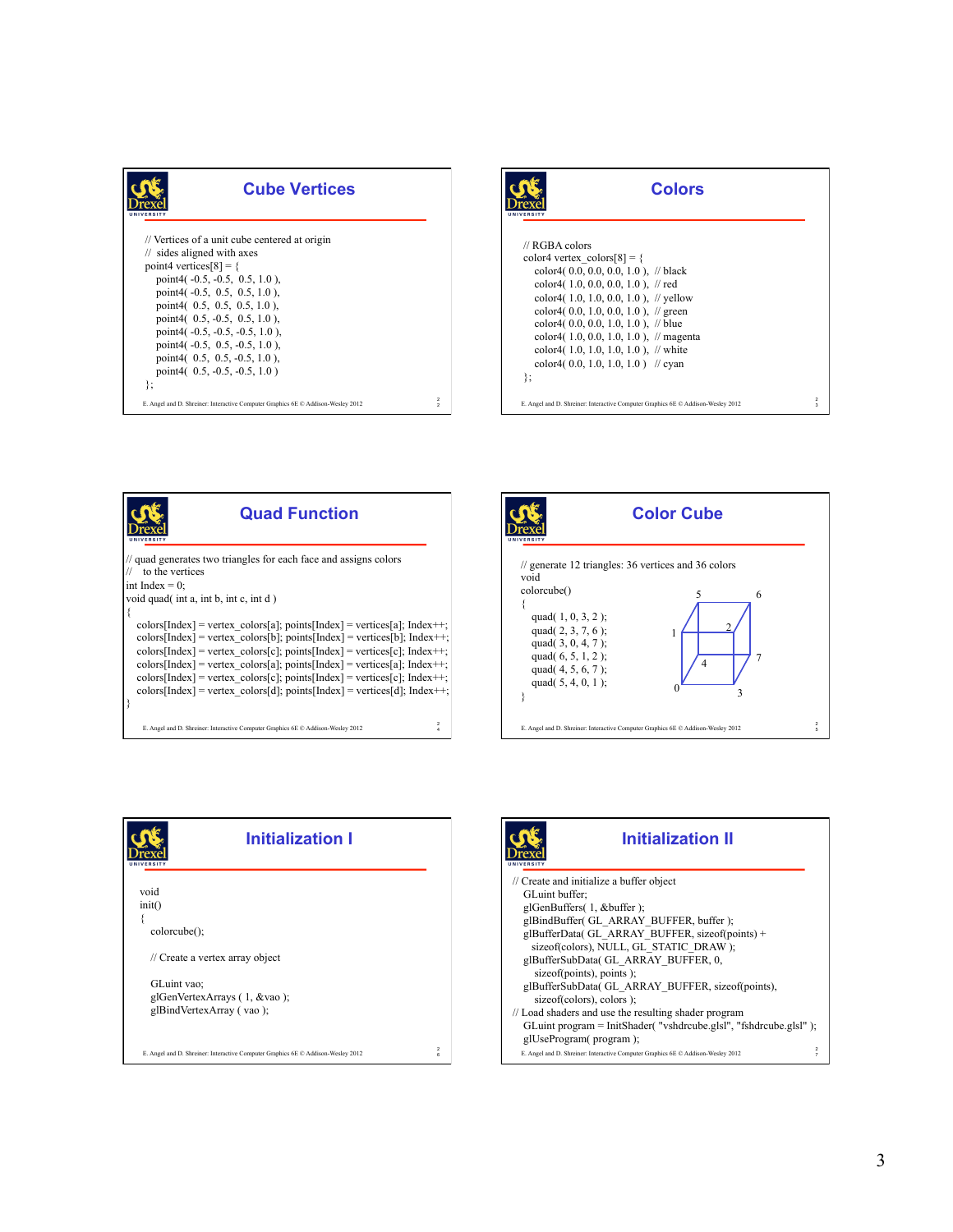









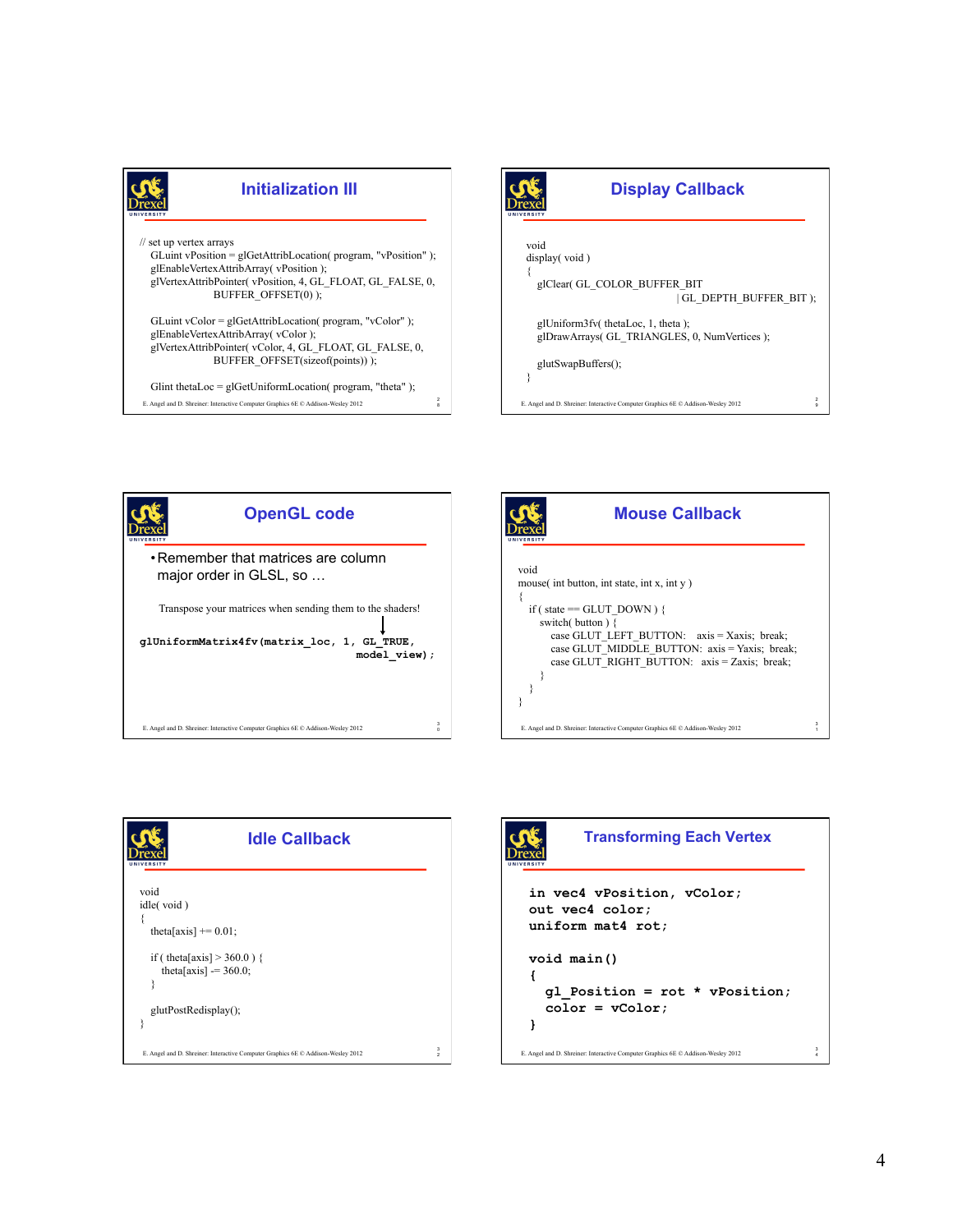









#### **Objectives**

- •Introduce the classical views
- •Compare and contrast image formation by computer with how images have been formed by architects, artists, and engineers
- •Learn the benefits and drawbacks of each type of view

E. Angel and D. Shreiner : Interactive Computer Graphics 6E © Addison-Wesley 2012

3

## **Classical Viewing**

- Viewing requires three basic elements
	- One or more objects
	- A viewer with a projection surface
	- Projectors that go from the object(s) to the projection surface
- Classical views are based on the relationship among these elements
	- The viewer picks up the object and orients it how she would like to see it
- Each object is assumed to constructed from flat *principal faces* 
	- Buildings, polyhedra, manufactured objects

E. Angel and D. Shreiner : Interactive Computer Graphics 6E $\textcircled{c}$  Addison-Wesley 2012

4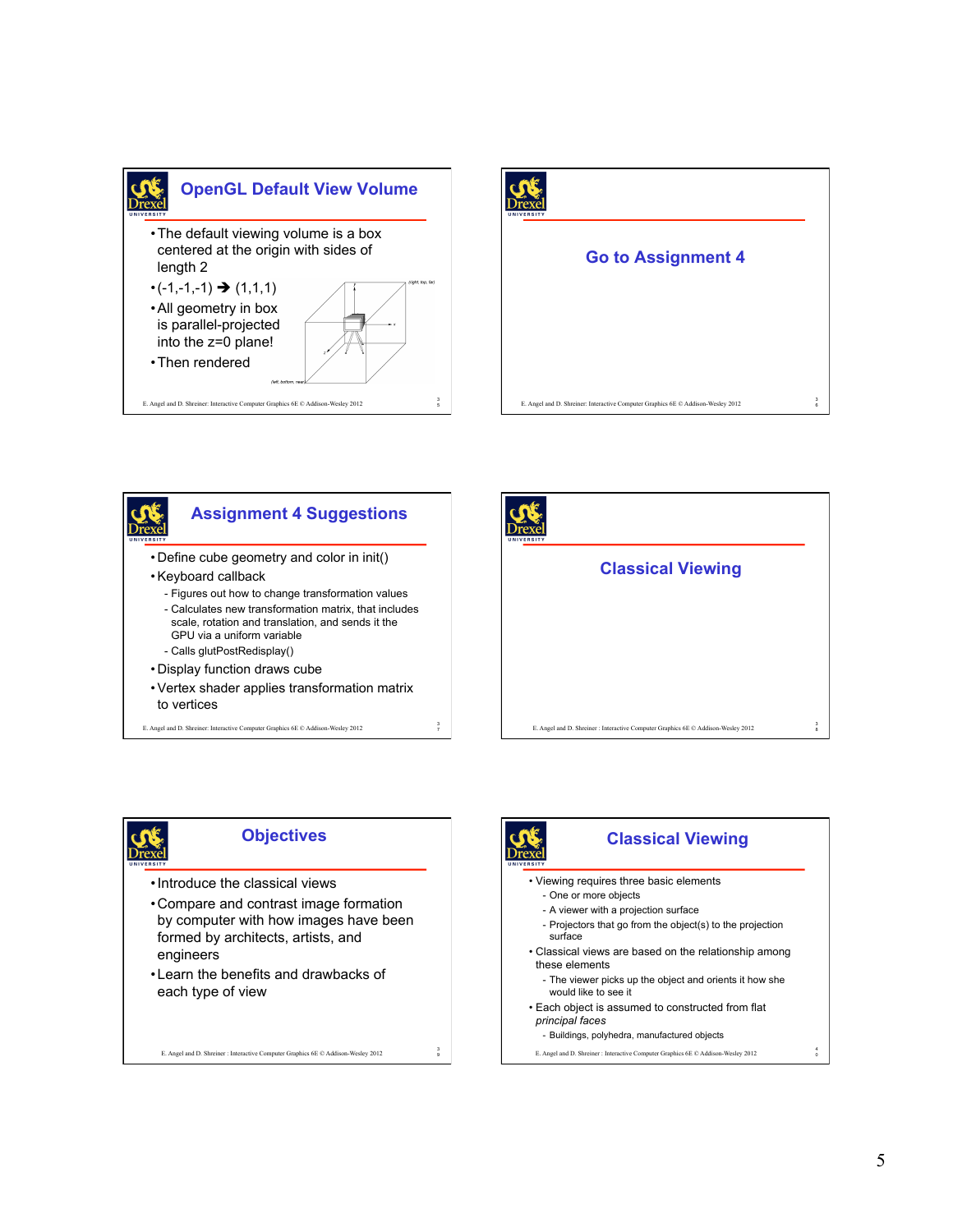

4

4





# **Perspective vs Parallel**

•Computer graphics treats all projections the same and implements them with a single pipeline

E. Angel and D. Shreiner : Interactive Computer Graphics 6E © Addison-Wesley 2012 <sup>1</sup>

- •Classical viewing developed different techniques for drawing each type of projection
- •Fundamental distinction is between parallel and perspective viewing even though mathematically parallel viewing is the limit of perspective viewing
- E. Angel and D. Shreiner : Interactive Computer Graphics 6E © Addison-Wesley 2012 <sup>3</sup>





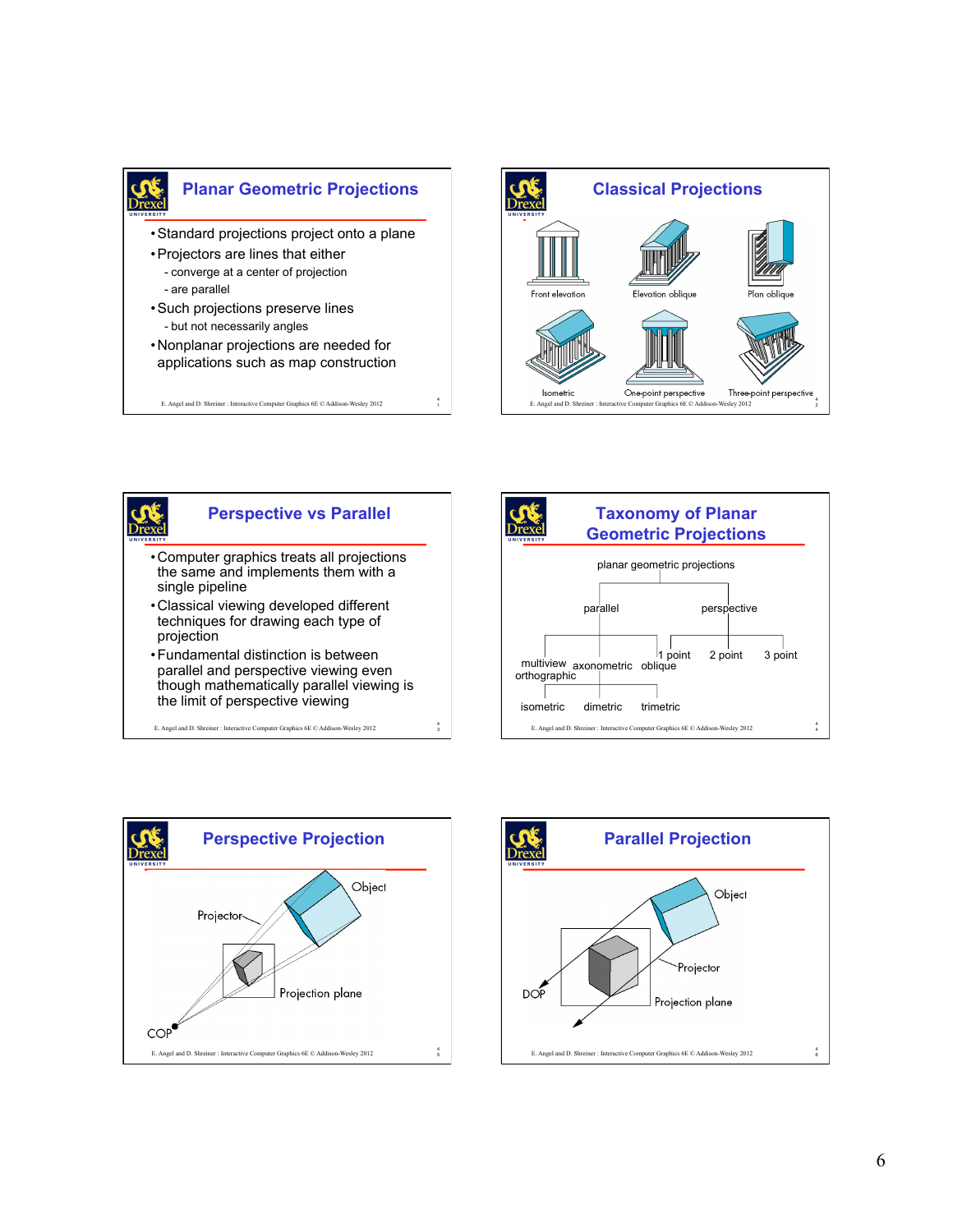









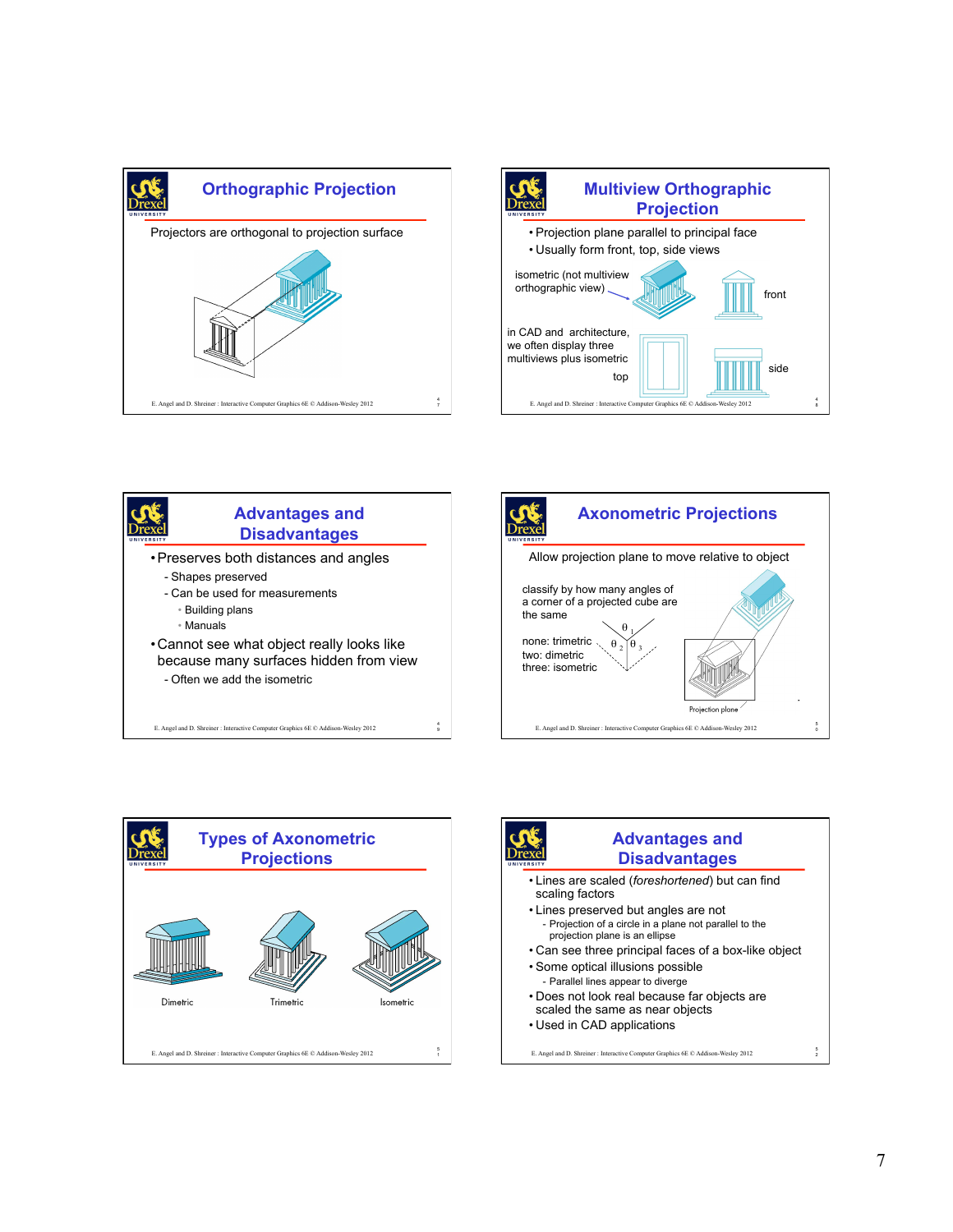